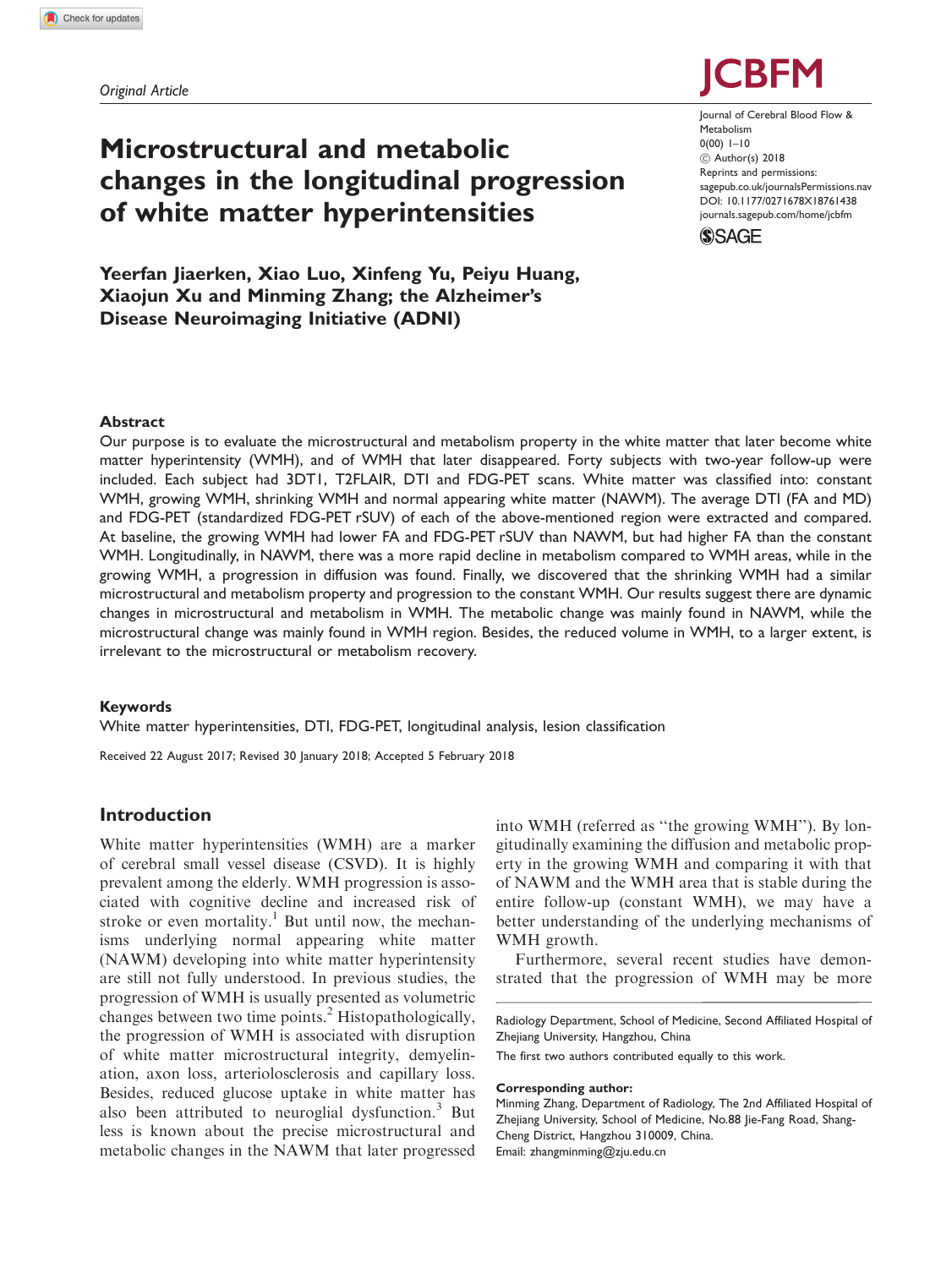dynamic than we previously realized, showing that there could be a regression in WMH volume, which referred to WMH areas that later became NAWM (referred as ''shrinking WMH'').4,5 Some longitudinal studies reported negative WMH volume growth, or the range of their WMH progression included negative value. But these studies made no comment on such discoveries and made no further attempt to discover the nature of these shrinking WMH. $^{6,7}$  Since volumetric analysis alone cannot solve these problems, analyzing the microstructural changes and metabolism changes in these shrinking WMH may provide more insight into its nature.

In view of these gaps, our study sought to compare the WMH areas between initial scan and two-year follow-up scan, identified growing WMH, shrinking WMH, constant WMH and NAWM. We further analyzed the differences in microstructure and metabolism between these areas in different time points. Our first goal is to examine the microstructural and metabolism changes in growing WMH and provide insight into the mechanisms and the pattern of WMH development from MAWM to growing WMH then to constant WMH. Second, we aimed to examine the microstructural and metabolism alteration in the shrinking WMH and help determine its nature.

# Methods

# Alzheimer's disease neuroimaging initiative

Dataset used in this study was obtained from the Alzheimer's disease Neuroimaging Initiative (ADNI) database (<adni.loni.usc.edu>). The ADNI was launched in 2003 by the National Institute on Aging (NIA), the National Institute of Biomedical Imaging and Bioengineering (NIBIB), the Food and Drug Administration (FDA), private pharmaceutical companies and non-profit organizations, as a \$60 million, fiveyear public–private partnership. The primary goal of ADNI has been to test whether serial magnetic resonance imaging (MRI), positron emission tomography (PET), other biological markers, and clinical and neuropsychological assessment can be combined to measure the progression of mild cognitive impairment (MCI) and early Alzheimer's disease (AD). Determination of sensitive and specific markers of very early AD progression is intended to aid researchers and clinicians in developing new treatments and monitor their effectiveness, as well as lessen the time and cost of clinical trials.

## Subjects

This study was approved by the Institutional Review Boards of all of the participating institutions and

informed written consent was obtained from all participants at each site. Currently, the ADNI study includes 59 acquisition sites which can be viewed in detail at this web site: [adni.loni.usc.edu/about/centers-cores/study](adni.loni.usc.edu/about/centers-cores/study-sites/)[sites/.](adni.loni.usc.edu/about/centers-cores/study-sites/) The PI of each site is responsible of communications with IRB. The detailed requirement of each site to begin the screening can be found at [http://adni.loni.](http://adni.loni.usc.edu/wp-content/uploads/2008/07/adni2-procedures-manual.pdf) [usc.edu/wp-content/uploads/2008/07/adni2-procedures](http://adni.loni.usc.edu/wp-content/uploads/2008/07/adni2-procedures-manual.pdf)[manual.pdf.](http://adni.loni.usc.edu/wp-content/uploads/2008/07/adni2-procedures-manual.pdf) All procedures performed in studies involving human participants were in accordance with the ethical standards of the institutional and/or national research committee and with the 1975 Helsinki Declaration and its later amendments. Imaging data and neuropsychological assessment data for each subject were gathered at two time points (baseline and two years follow-up). Using the ADNI GO and ADNI 2 databases, 40 subjects including 5 AD, 16 MCI and 19 cognitive intact elderly were identified in June 2017. According to ADNI manual, diagnosis of the AD was made if the subject had an mini-mental state examination (MMSE) score between 24 and 26 (inclusive), a clinical dementia rating (CDR) of 0.5 or 1.0, and meets NINCDS/ADRDA criteria for the AD. Individuals who were classified as amnestic MCI had an MMSE score between 24 and 30 (inclusive), a memory complaint, objective memory loss measured by Wechsler Memory Scale Logical Memory II, a CDR of 0.5, while essentially preserved activities of daily living and non-demented. On the other hand, all normal control individuals met the following criteria: an MMSE score between 24 and 30 (inclusive), a CDR of 0, nondepressed, non-MCI, and non-demented. The age range of normal subjects will be roughly matched to that of MCI and AD subjects with minimal enrollment under the age of 70. For up-to-date information, see [www.](www.adni-info.org) [adni-info.org.](www.adni-info.org) The subject inclusion and exclusion steps are shown in Figure 1.

## MRI acquisition

All MR image data were downloaded from the ADNI site in the raw DICOM format. PET image data were preprocessed on the ADNI site (detailed below). All participants were scanned using a 3.0-Tesla MRI scanner. The 3D MPRAGE T1-weighted sequence was acquired using the following parameters: repetition time  $(TR)$  = 2300 ms; echo time (TE) = 2.98 ms; inversion time (TI) = 900 ms; 170 sagittal slices; within plane  $FOV = 256 \times$  $240 \,\mathrm{mm}^2$ ;  $\therefore$  voxel  $\text{size} = 1.1 \times 1.1 \times 1.2 \text{ mm}^3$ flip angle =  $9^{\circ}$ ; bandwidth = 240 Hz/pix. The T2 FLAIR scans were obtained using an echo-planar imaging sequence with the following parameters:  $TR = 9000 \text{ ms}$ ,  $TE = 90$  ms, and  $TI = 2500$  ms, number of slices = 42, slice thickness = 5 mm. As for the DTI:  $256 \times 256$ matrix; voxel size:  $2.7 \times 2.7 \times 2.7$  mm<sup>3</sup>; TR = 9000 ms;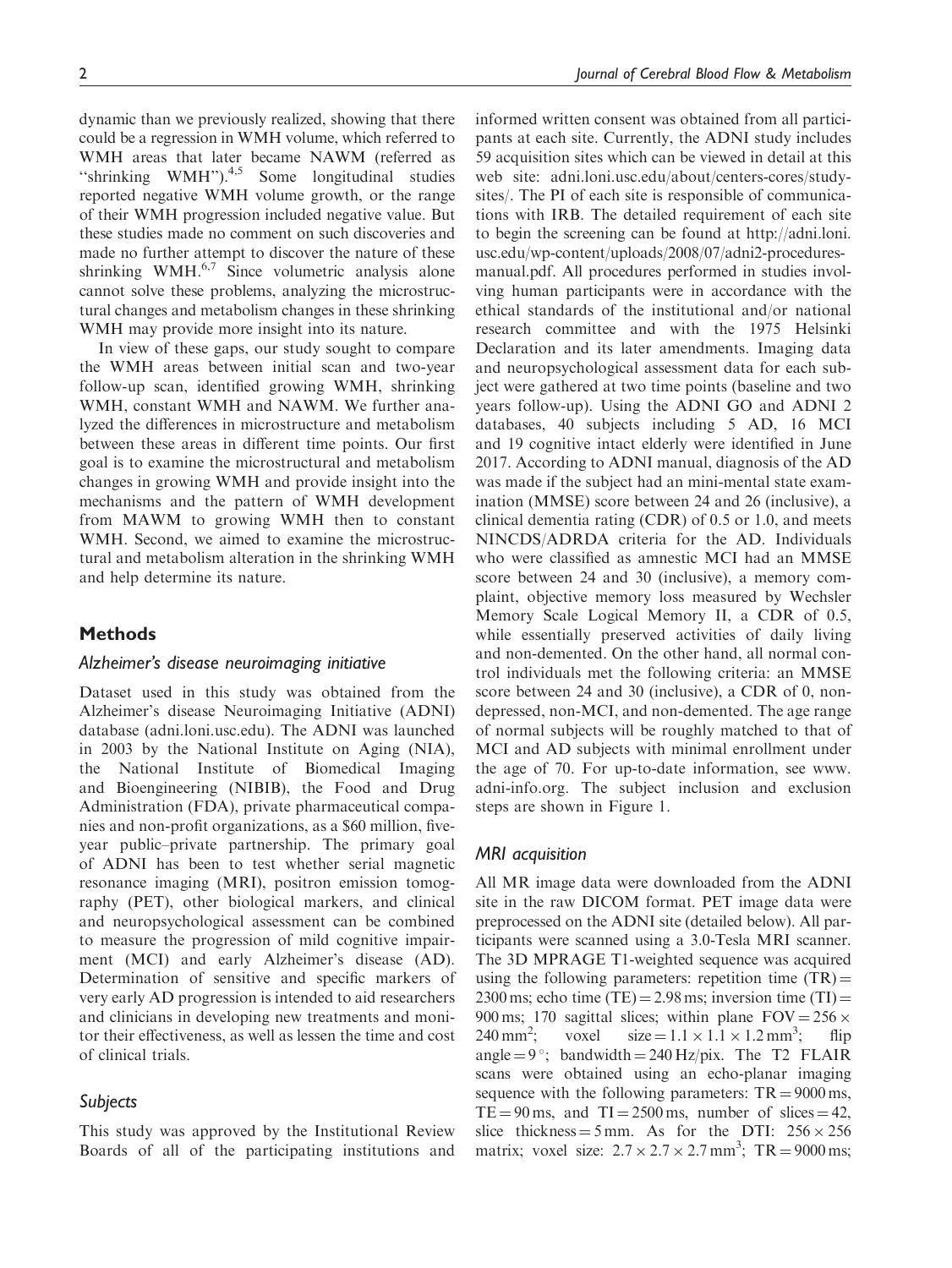

Figure 1. Showing the step we used to filter for our subjects. Only subjects with complete T1, T2FLAIR, DTI and FDG-PET scans at both baseline and two-year follow-up were selected.

scan time  $= 9$  min. There are 46 separate images acquired for each DTI scan, specifically, 5 T2-weighted images with no diffusion sensitization (b0 images) and 41 diffusion-weighted images  $(b = 1000 \text{ s/mm}^2)$ . FDG-PET acquisition details have been described elsewhere.<sup>8</sup> Briefly, FDG-PET images were acquired by either a 30-min six frame scan acquired 30 to 60 min postinjection or a static 30 min single-frame scan acquired 30 to 60 minute post-injection. Dynamic scans were co-registered to the first frame and averaged to create a single average image. Static or single-frame averaged images were then aligned along the AC-PC line to a standard  $160 \times 160 \times 96$  voxel image grid. For PiB-PET, the following imaging parameters were used: Image matrix =  $128 \times 128$ , number of slices = 63, pixel resolution =  $2 \times 2 \times 2$  mm<sup>3</sup>; slice thickness = 2.4 mm; radiopharmaceutical =  $11C-PiB$ , reconstruction method = iterative. The methods regarding acquisition of PET was described in detail in Landau et al.<sup>8</sup>

## MRI post-processing

All the post-processing was conducted by our researchers (YJ, XL). First, T2FLAIR, DTI, and FDG-PET image was each co-registered to the 3DT1 image of the same subject. Then, within each subject, the longitudinal image was co-registered to their corresponding baseline imagine to make sure that the images at baseline and follow-up scans were in a common space. The co-registration process was done using an affine co-registration in SPM.

3DT1 and T2FLAIR images were used for tissue segmentation and WMH lesion segmentation. 3DT1 images were used first to segment the brain tissue into three classes: Gray matter, white matter and cerebrospinal fluid. Then T2FLAIR image was used to segment the WMH lesion in white matter tissue. All the previous procedures were completed automatically using the Lesion Segmentation Tool in SPM 12 (Statistical Parametric Mapping). The automatically created WMH segmentation was then manually corrected for: Scalp and tissue at the base of the brain falsely classified as WMH – WMH at the white matter of cerebellum and brain stem. The radiologist (XF Y) was blind to the patient's clinical data or the time point information of the image while manually correcting the WMH segmentation. Then the baseline WMH segmentation and follow-up WMH segmentation were combined; the WMH area existed only in the baseline but not in the follow-up scan was classified as the shrinking WMH. The shrinking WMH around the ventricular wall was removed from the shrinking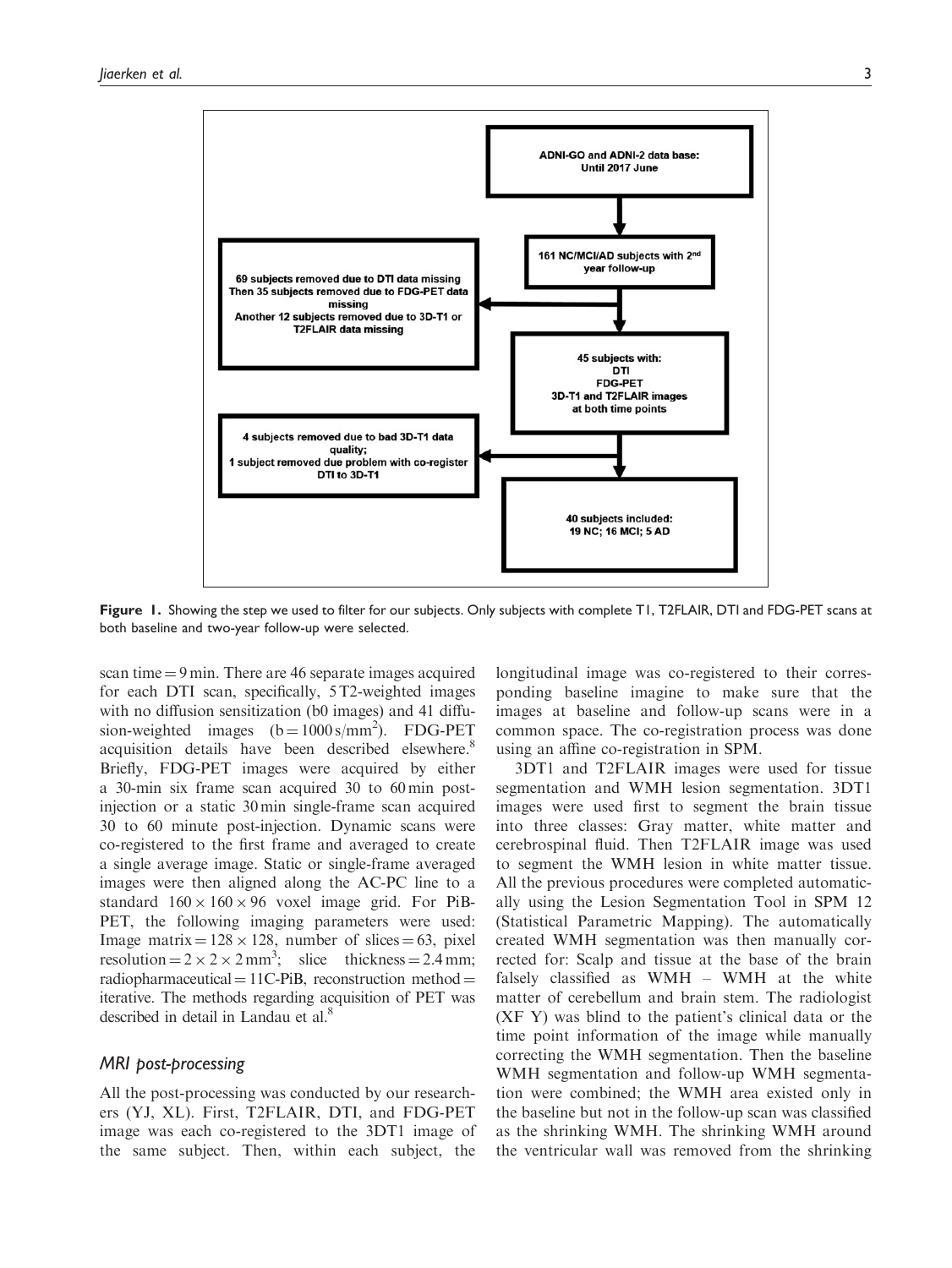

Figure 2. Flowchart demonstrating our longitudinal process for each subject. The 3DT1 images at different time points were first realigned and a with-in subject mean T1 map was created. Then images at different time points were co-registered to the mean T1 map. WMH segmentation was based on T2FLAIR image and partial volume estimated tissue segmentation map.

WMH class because it may be caused by enlarged ventricle. The WMH existed only in the follow-up but not in the baseline scan were classified as the Growing WMH. The WMH existed at both time points were classified as Constant WMH. Furthermore, white matter area that contained no WMH at both time points was considered NAWM (Figure 2.)

DTI images were first removed of the scalp and corrected for eddy current, then FA and MD map was calculated based on DTI image using FSL (bet, eddy current, and DTI fit command respectively). Then we applied the growing, constant and shrinking WMH and NAWM ROIs on FA and MD map to extract the average FA and MD value in each region.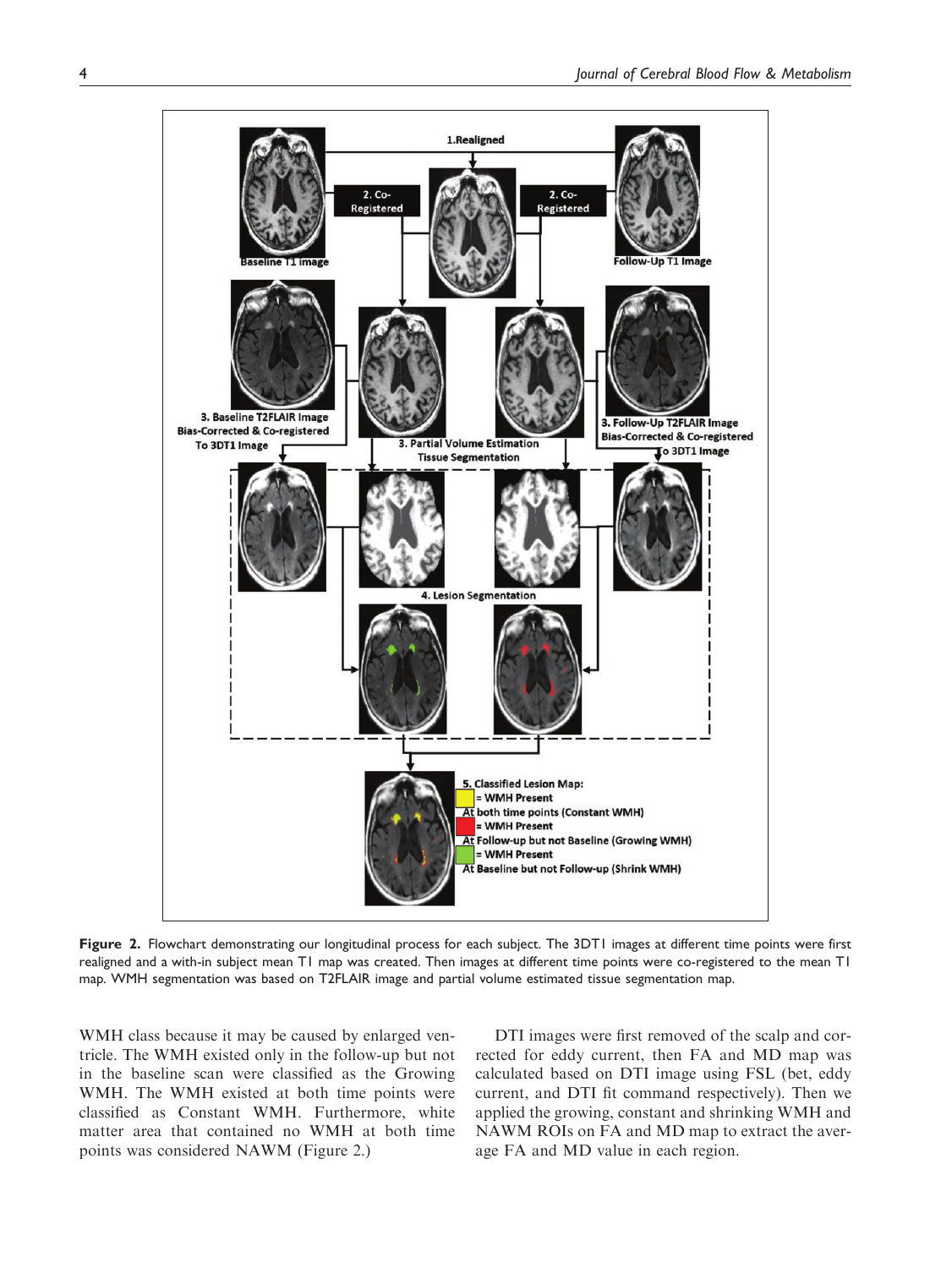FDG-PET preprocessing details have been described elsewhere.9 Each frame of a given baseline image series was co-registered to the first acquired frame. The image series was aggregated into a dynamic image set. The image set was then averaged, reoriented to a standard  $160 \times 160 \times 96$  voxel spatial matrix of resliced 1.5 mm<sup>3</sup> voxels, intensity normalized, and smoothed with an 8-mm full width at half maximum kernel. We then normalized FDG-PET pixel intensity to the cerebellum, due to its preserved glucose metabolism in AD, to derive the standardized uptake value ratio. This step removes inter-individual variability in tracer metabolism. The growing, constant and shrinking WMH and NAWM ROIs were also applied to the FDG-PET image and standardized-rSUV in each region.

As for the amyloid PET data, composite baseline A-beta deposition value readings were retrieved from the latest available dataset ('UCBERKELEYAV45\_ 10\_17\_16'), at ADNI site.

## Statistical analysis

ANOVA test and post hoc analysis were first used to determine the differences in FA, MD and FDG-PET rSUV value between different regions (Constant, growing and shrinking WMH and NAWM). A pair-wise t-test between the baseline and follow-up parameter in each region was done to determine if there was significant progression of parameters in each region. Furthermore, repetitive measurements ANOVA were performed to compare if there are group differences between the progressions of each parameter in each region. Linear regression analyses were used to determine the variables that can influence the volume of the expanding WMH. The volume of expanding WMH was the dependent variable of the linear regression model, while the following variables were selected

|  |  | Table 1. Demographic data. |  |
|--|--|----------------------------|--|
|--|--|----------------------------|--|

as independent variables: Age, Sex, FA, MD and FDG-PET rSUV in NAWM and expanding WMH. A stepwise method was used to determine in which the independent variable will enter the linear regression model. Furthermore, in order to determine the possible

effect of the interaction between clinical diagnose in the subjects (Cognitive normal NC, MCI or AD) on the diffusion and perfusion parameters, we performed another ANOVA test to test the differences in FA, MD and FDG-PET rSUV value between NC, MCI and AD subjects in each region. Also, a Pearson correlation test was conducted to determine the correlation between amyloid deposition and diffusion/metabolism parameters in different WMH regions. Pearson correlations were used to determine the possible correlation between shrinking and growing WMH with brain volume alteration.

## **Results**

The average age of the subjects was 73 ( $\pm$  6.5) year-old and included 35% of female subjects. The average follow-up year was  $2.08 \ (\pm 0.09)$  year. Between AD, MCI and NC subject group, there were no significant differences in FA, MD and FDG-PET rSUV value in any region. But AD subjects had more WMH volume than MCI subjects, while NC subjects had the least WMH volume. The differences in APOE genotype also had no significant impact on the parameters and WMH volumes. These results are further elaborated in Table 1.

At baseline, the ANOVA test and the following post hoc analysis of FA, MD and standardized FDG-PET rSUV between different regions (constant, growing, shrinking WMH and NAWM) revealed that there were significant differences between NAWM and all the WMH regions (constant, growing WMH shrinking

|                                     | Total               | Stratified by AD diagnose |                    |                                                                                                                                                  | Stratified by APOE genotype |                     |                    |
|-------------------------------------|---------------------|---------------------------|--------------------|--------------------------------------------------------------------------------------------------------------------------------------------------|-----------------------------|---------------------|--------------------|
|                                     |                     | NC.                       | <b>MCI</b>         | AD                                                                                                                                               | $\epsilon$ 23               | $\epsilon$ 33       | $\epsilon$ 34      |
| N                                   | 40                  | 19                        | 16                 | 5                                                                                                                                                | 3                           | 20                  | 17                 |
| Sex (female%)                       | 35.00%              | 36.80%                    | 31.30%             | 40.00%                                                                                                                                           | 33.33%                      | 30.00%              | 41.20%             |
| Age $\pm$ SD (year)                 | 73.77 ( $\pm$ 6.50) | 72.42 ( $\pm$ 4.90)       | 73.14 $(\pm 6.2)$  | 80.88 $(\pm 9.74)$                                                                                                                               | 75.47 ( $\pm$ 7.43)         | 74.45 ( $\pm$ 6.83) | 72.66 $(\pm 6.19)$ |
| Follow-up period $\pm$ SD (year)    | $2.08 (\pm 0.10)$   | 2.1 ( $\pm$ 0.11)         | 2.07 ( $\pm$ 0.08) | 2.04 ( $\pm$ 0.05)                                                                                                                               | 2.13 ( $\pm$ 0.15)          | 2.1 ( $\pm$ 0.11)   | 2.05 ( $\pm$ 0.06) |
| WMH volume $\pm$ SD (mL)            |                     |                           |                    |                                                                                                                                                  |                             |                     |                    |
| <b>Baseline WMH</b>                 |                     |                           |                    | 15.57 ( $\pm$ 20.75) 11.11 ( $\pm$ 22.81) 14.37 ( $\pm$ 15.63) 36.17 ( $\pm$ 16.24) 10.02 ( $\pm$ 13.53) 9.11 ( $\pm$ 8.75) 23.84 ( $\pm$ 28.14) |                             |                     |                    |
| Follow-up WMH                       |                     |                           |                    | 20.70 (±26.09) 15.23 (±28.06) 16.98 (±17.01) 53.40 (±21.74) 11.65 (±14.15) 13.31 (±13.17) 30.99 (±35.09)                                         |                             |                     |                    |
| Composite florbetapir $rSUV \pm SD$ |                     |                           |                    |                                                                                                                                                  |                             |                     |                    |
| Baseline rSUV                       | $1.15 \ (\pm 0.21)$ | 1.03 ( $\pm$ 0.08)        | 1.24 ( $\pm$ 0.22) | 1.34 ( $\pm$ 0.27)                                                                                                                               | 1.02 ( $\pm$ 0.07)          | $1.06 (\pm 0.14)$   | 1.29 ( $\pm$ 0.23) |
| Follow-up rSUV                      | 1.16 $(\pm 0.21)$   | 1.04 ( $\pm$ 0.08)        | 1.24 ( $\pm$ 0.23) | 1.34 ( $\pm$ 0.28)                                                                                                                               | 1.02 ( $\pm$ 0.04)          | 1.06 ( $\pm$ 0.16)  | 1.30 ( $\pm$ 0.22) |

WMH: white matter hyperintensity; MCI: mild cognitive impairment; AD: Alzheimer's disease.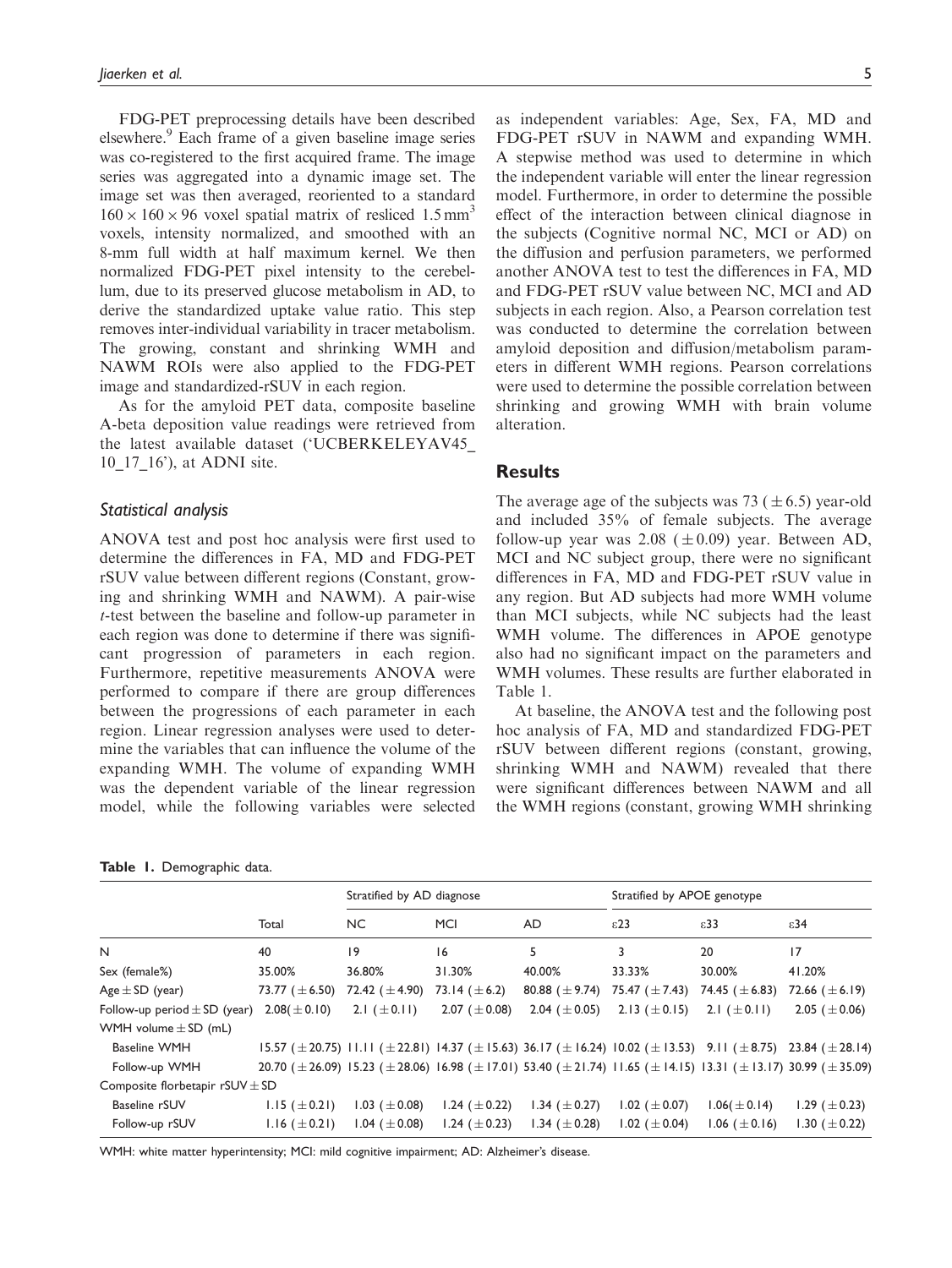|                  |                 | Constant                     | Growing                         | <b>Shrink</b>                | <b>NAWN</b>                  | P      |
|------------------|-----------------|------------------------------|---------------------------------|------------------------------|------------------------------|--------|
| <b>Number</b>    |                 | 37                           | 37                              | 35                           | 40                           |        |
| FA (SD)          | <b>Baseline</b> | 0.28(0.05)                   | 0.32(0.04)                      | 0.28(0.06)                   | 0.34(0.03)                   | < 0.01 |
|                  | Follow-up       | 0.26(0.07)                   | 0.30(0.08)                      | 0.26(0.08)                   | 0.32(0.09)                   | 0.02   |
| MD (SD)          | <b>Baseline</b> | $1.17(0.16)\times10^{-3}$    | 1.03 (0.16) $\times$ 10 $^{-3}$ | 1.25 $(0.24) \times 10^{-3}$ | 0.84 $(0.04) \times 10^{-3}$ | < 0.01 |
|                  | Follow-up       | 1.1 $9(0.34) \times 10^{-3}$ | 1.06 $(0.30) \times 10^{-3}$    | 1.26 $(0.39) \times 10^{-3}$ | $0.83(0.21)\times10^{-3}$    | < 0.01 |
| FDG-PET rSUV(SD) | <b>Baseline</b> | 0.52(0.13)                   | 0.55(0.13)                      | 0.56(0.16)                   | 0.83(0.15)                   | < 0.01 |
|                  | Follow-up       | 0.52(0.14)                   | 0.55(0.14)                      | 0.56(0.17)                   | 0.82(0.20)                   | < 0.01 |

Table 2. The average parameter in each regions.

FA: fractional anisotropy; MD: mean diffusivity; FDG-PET: [18F]fluorodeoxyglucose-positron emission tomography; rSUV (SD): standardized uptake value ratio (standard deviation).

#### Table 3. Post hoc analysis.

| P value        |                 | Constant vs.<br>growing | Constant vs.<br>shrinking | Constant vs.<br><b>NAWM</b> | Growing vs.<br>shrinking | Growing vs.<br><b>NAWM</b> | Shrinking VS.<br><b>NAWM</b> |
|----------------|-----------------|-------------------------|---------------------------|-----------------------------|--------------------------|----------------------------|------------------------------|
| <b>FA</b>      | <b>Baseline</b> | ${<}0.001^{\dagger}$    | 0.591                     | ${<}0.001^{\dagger}$        | ${<}0.001^{\dagger}$     | $0.02^{\dagger}$           | $<$ 0.001 $^{\dagger}$       |
|                | Follow-up       | $0.043^{\dagger}$       | 0.684                     | $0.003^{\dagger}$           | $0.013^{\dagger}$        | 0.33                       | $0.001^{\dagger}$            |
| <b>MD</b>      | <b>Baseline</b> | $<$ 0.001 $^{\dagger}$  | $0.031^{\dagger}$         | $<$ 0.00   $^{\dagger}$     | $<$ 0.001 $^{\dagger}$   | $<$ 0.001 $^{\dagger}$     | $<$ 0.001 $^{\dagger}$       |
|                | Follow-up       | 0.075                   | 0.338                     | ${<}0.001^{\dagger}$        | $0.007^{\dagger}$        | $0.001$ <sup>T</sup>       | $<$ 0.001 $^{\dagger}$       |
| <b>FDG-PET</b> | <b>Baseline</b> | 0.265                   | 0.166                     | ${<}0.001^{\dagger}$        | 0.785                    | ${<}0.001^{\dagger}$       | $<$ 0.001 $^{\dagger}$       |
| rSUV           | Follow-up       | 0.345                   | 0.273                     | ${<}0.001^{\dagger}$        | 0.878                    | ${<}0.001^{\dagger}$       | $<$ 0.001 $^{\dagger}$       |

 $\phi$   $<$  0.05.

NAWM: normal appearing white matter; FA: fractional anisotropy; MD: mean diffusivity; FDG-PET: [18F]fluorodeoxyglucose-positron emission tomography; rSUV (SD): standardized uptake value ratio (standard deviation).

WMH). Between the WMH regions, the growing WMH had significantly lower MD and higher FA compared to constant WMH, while shrinking WMH had no significant differences in any parameters compared to constant WMH (Tables 2 and 3.)

The Pair-wise  $t$ -test revealed that, longitudinally, MD had significant progression in growing  $(P = 0.001)$ , shrinking  $(P = 0.026)$  and constant WMH  $(P = 0.003)$ , while had no significant progression in NAWM ( $P = 0.659$ ); FDG-PET rSUV had significant negative progression in NAWM ( $P = 0.005$ ), while had no significant progression in any WMH regions (all P values  $> 0.05$ ). Further repetitive measurement ANOVA test revealed that there are differences in the progression of MD and rSUV between different regions. (F = 32.075,  $P < 0.001$ , Figure 3) Further post hoc analysis revealed that, regarding MD, the constant WMH had the most rapid progression while the growing WMH had relatively slower progression; of FDG-PET rSUV, NAWM had relatively faster progression than any WMH regions (Table 4.)

Linear regression analysis revealed that among the subjects with expanding WMH, the FA value in the NAWM (standardized  $\beta = -2.634$ , P = 0.002) and age (standardized  $\beta = 3.329$ , P<0.001) had entered the linear regression model. The regression model  $(R = 0.791, P = 0.002)$  is:  $Y_{(Expanding WMH volume)} =$  $0.566X_{(Age)} - 94.437X_{(Baseline FA in NAWM)}$ 

Correlation results revealed that the volume of shrinking WMH ( $R = -0.03$ ,  $P = 0.854$ ) and expanding WMH ( $R = -0.104$ ,  $P = 0.522$ ) is not significantly correlated with the brain parenchyma volume change between baseline and follow-up scan. And overall, the composite florbetapir rSUV detected by PiB-PET was not significantly correlated with any of the diffusion or metabolism parameter in any region (all P values  $> 0.05$ ).

## **Discussion**

In the present longitudinal study, we observed the metabolic and diffusion parameters in the NAWM, growing WMH, constant WMH and shrinking WMH region. Specifically, at baseline, the growing WMH had significantly lower FA and FDG-PET rSUV and higher MD than NAWM, and had significantly higher FA and lower MD than the constant WMH. Longitudinally, we found that NAWM had no significant progression in diffusion parameters between the two time points, and the growing WMH had a relatively slower progression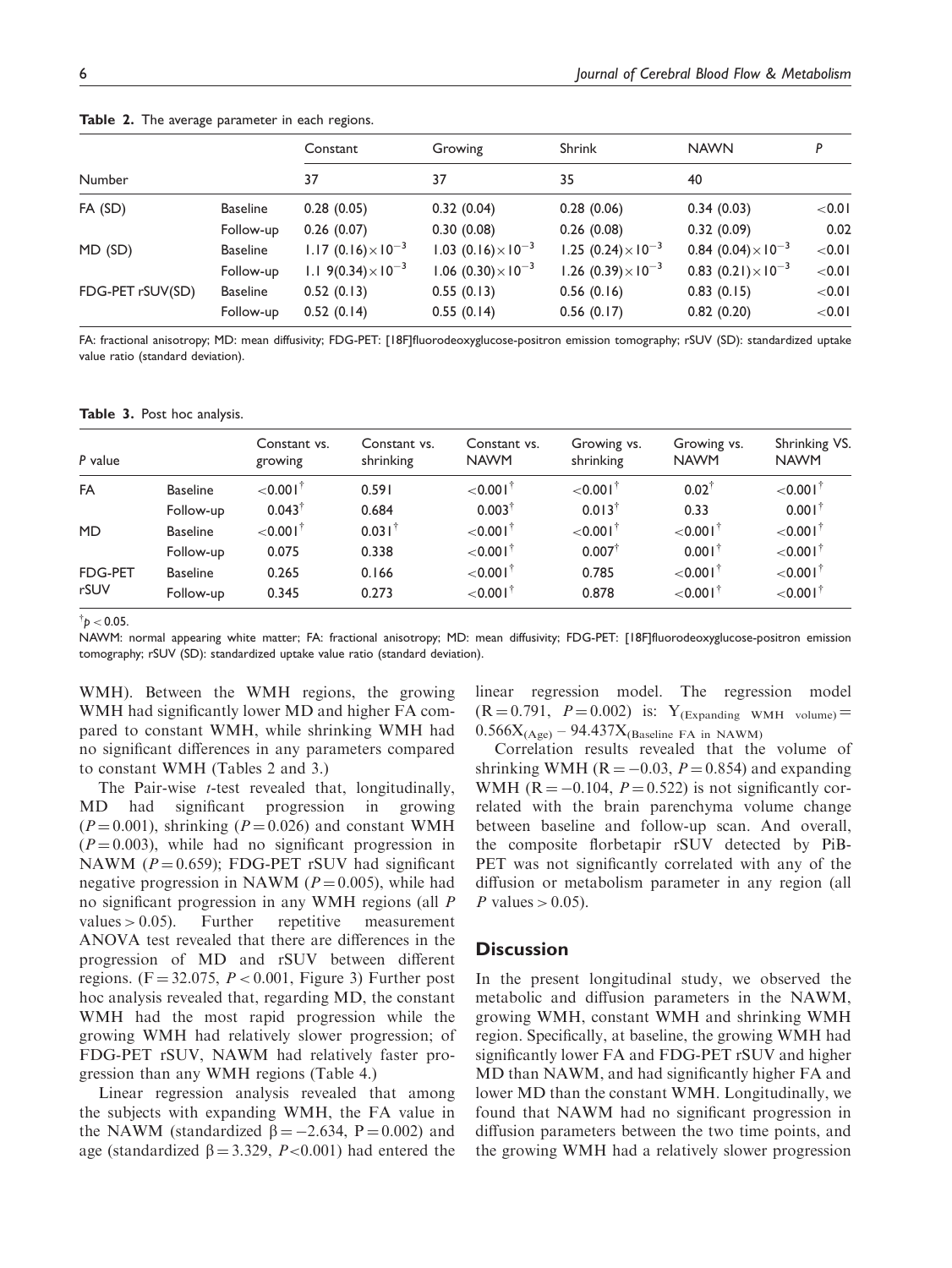

Figure 3. Bars showing the differences between different regions and different time points. There were significant differences in MD between constant WMH and Growing WMH and NAWM. While shrinking WMH and constant WMH have similar MD property. And there were significant differences in FDG-PET rSUV between NAWM and WMH regions. There were significant progressions in MD in Constant and Growing WMH, and a significant reduction in FDG-PET rSUV in NAWM region.

than the constant WMH. Regarding metabolism, NAWM had more rapid metabolic progression than any WMH regions (growing, shrinking and constant), while in WMH regions there was no significant progression. Linear regression model also revealed that the baseline microstructural disruption in the NAWM was correlated with the future volume of the growing WMH. Finally, we discovered that the shrinking WMH had a similar microstructural and metabolism property and progression pattern to the constant WMH both before and after the shrinking WMH appears to be normal white matter.

At baseline, we discovered that from NAWM to growing WMH then to constant WMH, each component had more severe diffusion and metabolic damage than the last one. Moreover, the result of the subsequent linear model suggested the disruption of microstructure in NAWM at baseline was associated with the future volume of the growing WMH. In line with previous DTI studies, our results demonstrated

that lower FA and higher MD at baseline are good predictors for WMH formation over time.<sup>10,11</sup> According to the previous study, the alteration in diffusion suggested compromised white matter integrity and altered water mobility in the interstitial space, which was associated with histopathological findings of diffuse demyelination and axon loss.12 Taken together, these results suggested at the baseline where the growing WMH appeared as normal, the metabolic and microstructural damages were already present. A previous study has also discovered that NAWM in the patients with CSVD has less perfusion compared to controls.<sup>13</sup> In addition, our study confirmed that the microstructural and metabolic changes in the NAWM that later became WMH. This suggested a constantly progressing pattern of WMH development. Despite appearing on the T2FLAIR as a homogeneous patch of hyperintensities with a clear border with surrounding white matter, WMH may actually represent a continuous spectrum of white matter damage. Occurring in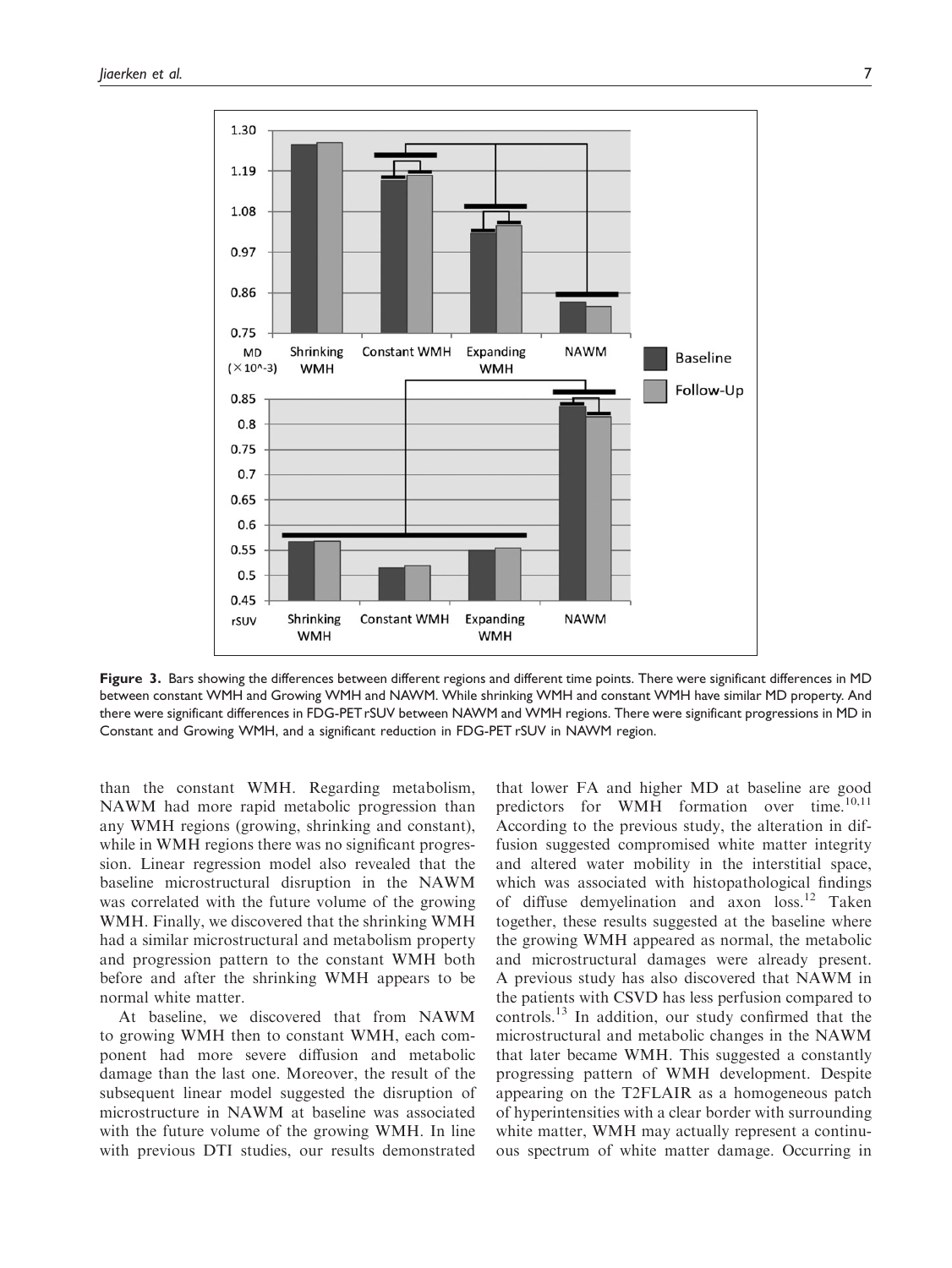| $Pair(i-j)$      |                | FA                      | MD                   | rSUV                   |
|------------------|----------------|-------------------------|----------------------|------------------------|
| NAWM-constant    | $\Lambda$ mean | 0.057                   | $-0.00035$           | 0.31                   |
|                  | Sig.           | ${<}0.001^{\dagger}$    | ${<}0.001^{\dagger}$ | ${<}0.001^{\dagger}$   |
| NAWM-growing     | $\Delta$ mean  | 0.021                   | $-0.00021$           | 0.27                   |
|                  | Sig.           | 0.457                   | ${<}0.001^{\dagger}$ | $<$ 0.001 $^{\dagger}$ |
| NAWM-shrink      | $\Lambda$ mean | 0.064                   | $-0.00042$           | 0.26                   |
|                  | Sig.           | $<$ 0.00 l <sup>†</sup> | ${<}0.001^{\dagger}$ | ${<}0.001^{\dagger}$   |
| Constant-growing | $\Delta$ mean  | $-0.037$                | 0.00013              | $-0.04$                |
|                  | Sig.           | $0.002^{\dagger}$       | $0.026^{\dagger}$    |                        |
| Constant-shrink  | $\Delta$ mean  | 0.006                   | $-0.00007$           | $-0.04$                |
|                  | Sig.           | 0.582                   | 0.665                |                        |

Table 4. Post hoc analysis of longitudinal data.

Note: P value was corrected by Bonferroni method.

NAWM: normal appearing white matter; FA: fractional anisotropy; MD: mean diffusivity; rSUV: standardized uptake value ratio.

NAWM, small vessel damage, demyelination and axon loss may slowly turning NAWM into newly formed WMH. Within WMH area, the newly formed WMH has significantly less severe pathological changes than the ''older'' constant WMH.

Previous studies have discovered that the NAWM may have changes in perfusion and diffusion parameters associated with WMH severity.14,15 Also, a previous study has reported that the NAWM that is closer to WMH have less blood perfusion than average NAWM.<sup>16</sup> In line with these previous findings, our longitudinal results showed differences in the rate at which the metabolism and microstructural changes can occur. NAWM have a markedly faster rate of decline in metabolism, but no significant progression in diffusion. On the other hand, regarding the growing WMH and the constant WMH, the declining rate of metabolism is not significant, whereas the microstructures were found to deteriorate more rapidly. These results suggest that the main changes occurring in NAWM are decreasing metabolism, while its microstructure remains relatively intact. As for the WMH regions where the metabolism is already at a lower level, the microstructural changes are more significant.

Interestingly, our findings suggested the shrinking WMH may actually have no significant difference than constant WMH, either metabolism-wise or microstructural-wise, before or after the shrinking WMH appears like normal white matter. A previous study discovered that the edema and cerebrospinal fluid leakage (due to blood-brain barrier disruption) might cause a reversible shift in the water content which may appear hyperintensities on T2FLAIR image.<sup>4</sup> Accounting these temporary shifts in water content as WMH may potentially cause WMH regression to appear. But our results suggested however temporary these shifts may be, the microstructural and metabolism alteration in the shrinking WMH area are still on par with that in the WMH area. As such, these white matter areas that appeared normal are actually still damaged. We also noticed that the changes in brain volume may impact the progression and regression of WMH. Thus, we took extra care in the classification of shrinking WMH by removing the shrinking WMH around the periventricular region.

## Limitation

There are several potential limitations of our study. First, the T2FLAIR data used in the current study had a slice thickness of 5 mm, which may affect lesion segmentation. Although great effort was taken to account for the partial volume effect, future study with higher resolution image is warranted. Second, the involving of MCI and AD subjects in our study may potentially be a confounding factor. However, our results suggested there were no significant differences of the diffusion and metabolism in all NAWM and WMH regions between three groups. We further tested the correlation relationship between amyloid deposition detected by PiB-PET and diffusion/metabolism values. There were no significant correlations found. Therefore, the lack of significant correlation suggested the potential AD pathology had relatively limited impact on our results. Due to the limited number of AD patients, the relationship between CSVD and AD pathology cannot be determined. Future study should consider recruiting cognitively intact subjects or with large enough AD/MCI samples to determine the effect of AD pathology on CSVD.

# Conclusion

There is a dynamic change in microstructural and metabolism in WMH. Specifically, the metabolic change was mainly found in NAWM, while the microstructural change was mainly found in WMH region. Besides, the reduced volume in WMH, to a larger extent, is irrelevant to the microstructural or metabolism recovery.

## Authors' note

Data used in preparation of this article were obtained from the Alzheimer's Disease Neuroimaging Initiative (ADNI) database ([adni.loni.usc.edu\)](adni.loni.usc.edu). As such, the investigators within the ADNI contributed to the design and implementation of ADNI and/or provided data but did not participate in analysis or writing of this report. A complete listing of ADNI investigators can be found at: [http://adni.loni.usc.edu/](http://adni.loni.usc.edu/wpcontent/uploads/how_to_apply/ADNI_Acknowledgement_List.pdf)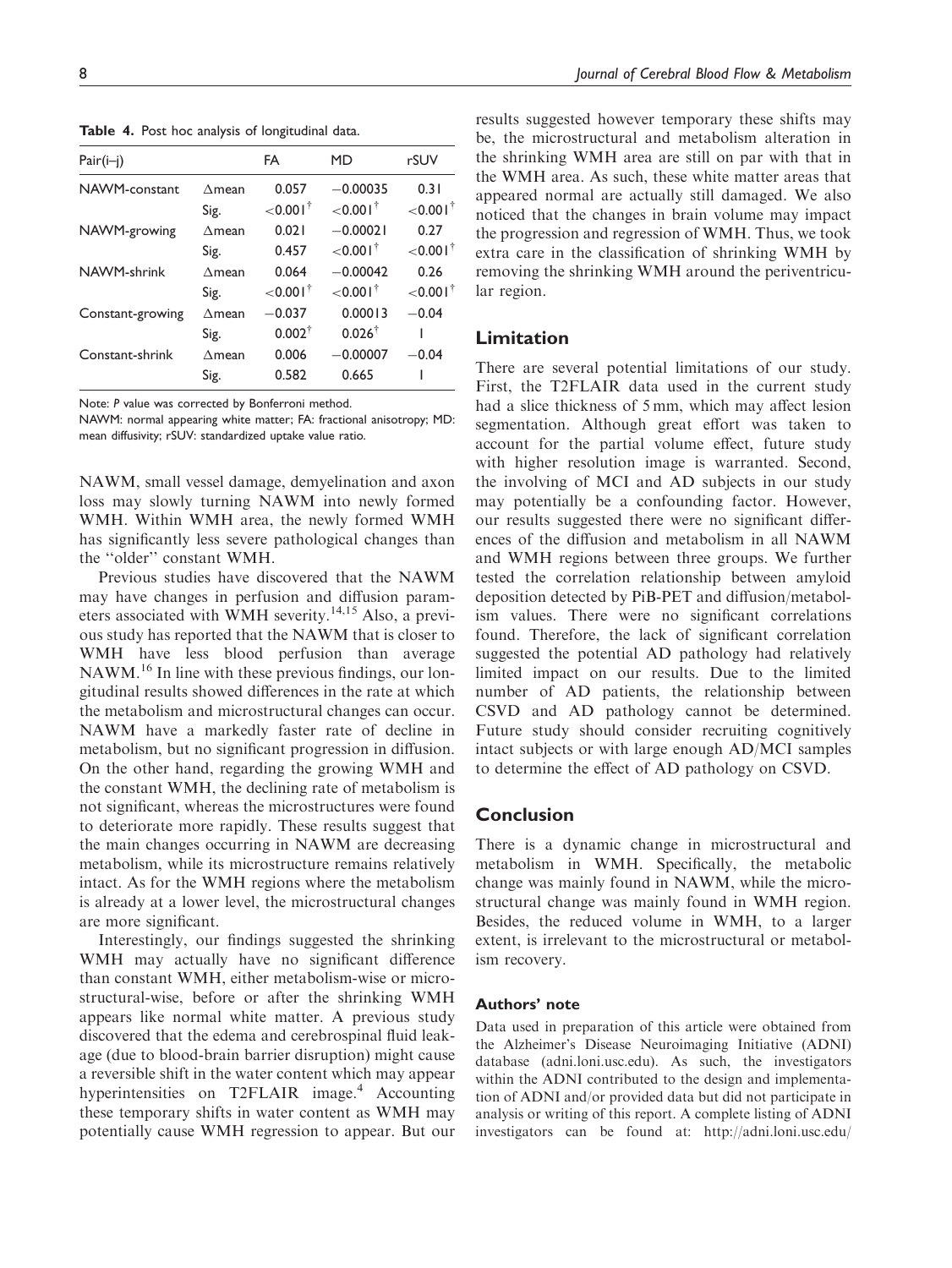[wpcontent/uploads/how\\_to\\_apply/ADNI\\_](http://adni.loni.usc.edu/wpcontent/uploads/how_to_apply/ADNI_Acknowledgement_List.pdf) [Acknowledgement\\_List.pdf](http://adni.loni.usc.edu/wpcontent/uploads/how_to_apply/ADNI_Acknowledgement_List.pdf)

### Funding

The author(s) disclosed receipt of the following financial support for the research, authorship, and/or publication of this article: This study was funded by the National Key Research and Development Program of China (NO.2016YFC1306600), and supported by the Fundamental Research Funds for the Central University, NO.2017XZZX001-01), Zhejiang Provincial Natural Science Foundation of China (Grant No. LZ14H180001, Grant No. LY16H090010). Data collection and sharing for this project was funded by the Alzheimer's Disease Neuroimaging Initiative (ADNI) (National Institutes of Health Grant U01 AG024904) and DOD ADNI (Department of Defense award number W81XWH-12-2-0012). ADNI is funded by the National Institute on Aging, the National Institute of Biomedical Imaging and Bioengineering, and through generous contributions from the following: AbbVie, Alzheimer's Association; Alzheimer's Drug Discovery Foundation; Araclon Biotech; Bio Clinica, Inc.; Biogen; Bristol-Myers Squibb Company; Cere Spir, Inc.; Eisai Inc.; Elan Pharmaceuticals, Inc.; Eli Lilly and Company; Euro Immun; F. Hoffmann-La Roche Ltd and its affiliated company Genentech, Inc.; Fujirebio; GE Healthcare; IXICO Ltd.; Janssen Alzheimer Immunotherapy Research & Development, LLC.; Johnson & Johnson Pharmaceutical Research & Development LLC.; Lumosity; Lundbeck; Merck & Co., Inc.; MesoScale Diagnostics, LLC.; NeuroRx Research; Neurotrack Technologies; Novartis Pharmaceuticals Corporation; Pfizer Inc.; Piramal Imaging; Servier; Takeda Pharmaceutical Company; and Transition Therapeutics. The Canadian Institutes of Health Research is providing funds to support ADNI clinical sites in Canada. Private sector contributions are facilitated by the Foundation for the National Institutes of Health [\(www.fnih.org](www.fnih.org)).

#### Acknowledgements

The grantee organization is the Northern California Institute for Research and Education, and the study is coordinated by the Alzheimer's Disease Cooperative Study at the University of California, San Diego. ADNI data are disseminated by the Laboratory for Neuroimaging at the University of Southern California.

#### Declaration of conflicting interests

The author(s) declared no potential conflicts of interest with respect to the research, authorship, and/or publication of this article.

## Authors' contributions

Yeerfan Jiaerken: writing the manuscript, data analysis, statistical analysis.

Xiao Luo: writing the manuscript, data interpretation. Xinfeng Yu: data interpretation, revising the manuscript of intellectual content.

Peiyu Huang: data analysis, statistical analysis.

Xiaojun Xu: data interpretation, revising the manuscript of intellectual content.

Minming Zhang: supervising of the study, approval of the submission.

## References

- 1. Wardlaw JM, Smith EE, Biessels GJ, et al. Neuroimaging standards for research into small vessel disease and its contribution to ageing and neurodegeneration. Lancet Neurol 2013; 12: 822–838.
- 2. Schmidt R, Berghold A, Jokinen H, et al. White matter lesion progression in LADIS: frequency, clinical effects, and sample size calculations. Stroke 2012; 43: 2643–2647.
- 3. Weber B, Fouad K, Burger C, et al. White matter glucose metabolism during intracortical electrostimulation: a quantitative [(18)F]Fluorodeoxyglucose autoradiography study in the rat. Neuroimage 2002; 16: 993–998.
- 4. van Leijsen E, de Leeuw FE and Tuladhar AM. Disease progression and regression in sporadic small vessel disease-insights from neuroimaging. Clin Sci 2017; 131: 1191–1206.
- 5. Ramirez J, McNeely AA, Berezuk C, et al. Dynamic progression of white matter hyperintensities in Alzheimer's disease and normal aging: results from the Sunnybrook dementia study. Front Aging Neurosci 2016; 8: 62.
- 6. Luo X, Jiaerken Y, Yu X, et al. Associations between APOE genotype and cerebral small-vessel disease: a longitudinal study. Oncotarget 2017; 8: 44477–44489.
- 7. Lambert C, Benjamin P, Zeestraten E, et al. Longitudinal patterns of leukoaraiosis and brain atrophy in symptomatic small vessel disease. Brain 2016; 139: 1136–1151.
- 8. Landau SM, Breault C, Joshi AD, et al. Amyloid-b imaging with Pittsburgh compound B and florbetapir: comparing radiotracers and quantification methods. J Nucl Med 2013; 54: 70–7.
- 9. Jagust WJ, Bandy D, Chen K, et al. The Alzheimer's disease neuroimaging initiative positron emission tomography core. Alzheimers Dement 2010; 6: 221–229.
- 10. Maillard P, Carmichael O, Harvey D, et al. FLAIR and diffusion MRI signals are independent predictors of white matter hyperintensities. Am J Neuroradiol 2013;  $34.54 - 61$
- 11. de Groot M, Verhaaren BF, de Boer R, et al. Changes in normal-appearing white matter precede development of white matter lesions. Stroke 2013; 44: 1037–1042.
- 12. Erten-Lyons D, Woltjer R, Kaye J, et al. Neuropathologic basis of white matter hyperintensity accumulation with advanced age. Neurology 2013; 81: 977–983.
- 13. Marstrand JR, Garde E, Rostrup E, et al. Cerebral perfusion and cerebrovascular reactivity are reduced in white matter hyperintensities. Stroke 2002; 33: 972–976.